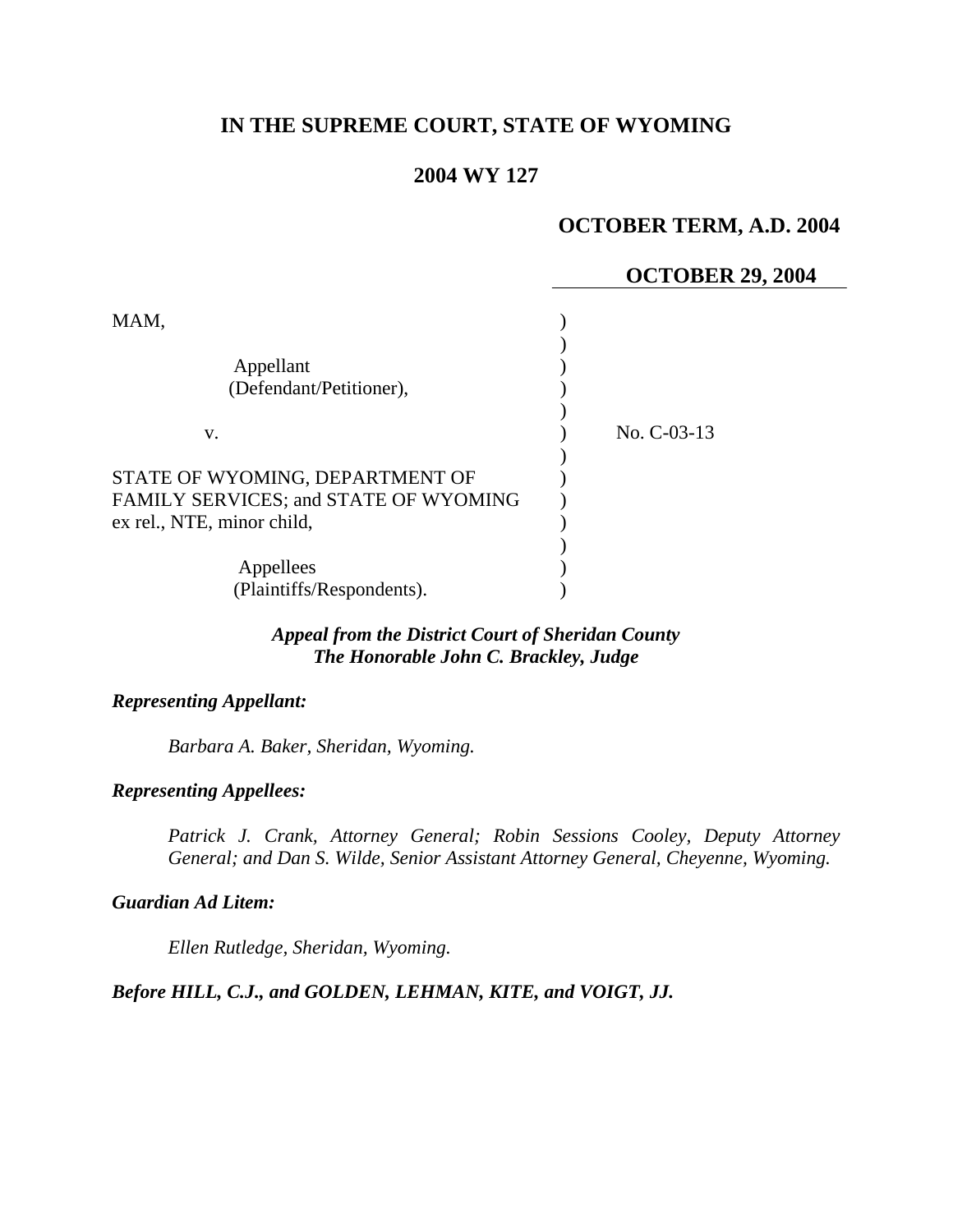## **VOIGT, Justice.**

[¶1] This is an appeal from an order and judgment on the pleadings in which the district court denied a petition to declare the non-existence of a father-child relationship and denied a motion to set aside a stipulated paternity order. Finding an abuse of discretion under the particular facts of this case, we reverse.

## *ISSUES*

- [¶2] The appellant states the issues as follows:
	- 1. Did the district court err by applying the wrong statute?
	- 2. Was Appellant entitled to relief from the Stipulated Order for paternity?
	- 3. Is it a violation of public policy to promote the legal fiction that Appellant is the biological father in light of evidence to the contrary?
- [¶3] The appellee presents a single issue:

Whether the district court erred in denying appellant's request for relief from the stipulated order of paternity?

- [¶4] Finally, the guardian-ad-litem identifies two issues:
	- I. Did the District Court [err] as a matter of law when it applied statutes enacted after the action was commenced, and if so, can the Appellant's claim proceed pursuant to the former statutory scheme?
	- II. Does public policy support actions for disestablishment of paternity?
- [¶5] We will restate the determinative issue as follows:

Was it an abuse of discretion for the district court to deny relief from judgment under W.R.C.P. 60(b)(6)?

## **FACTS**

[¶6] A child was born on November 16, 1999. Because the child's mother applied for child support services or public assistance, the State of Wyoming filed in the district court on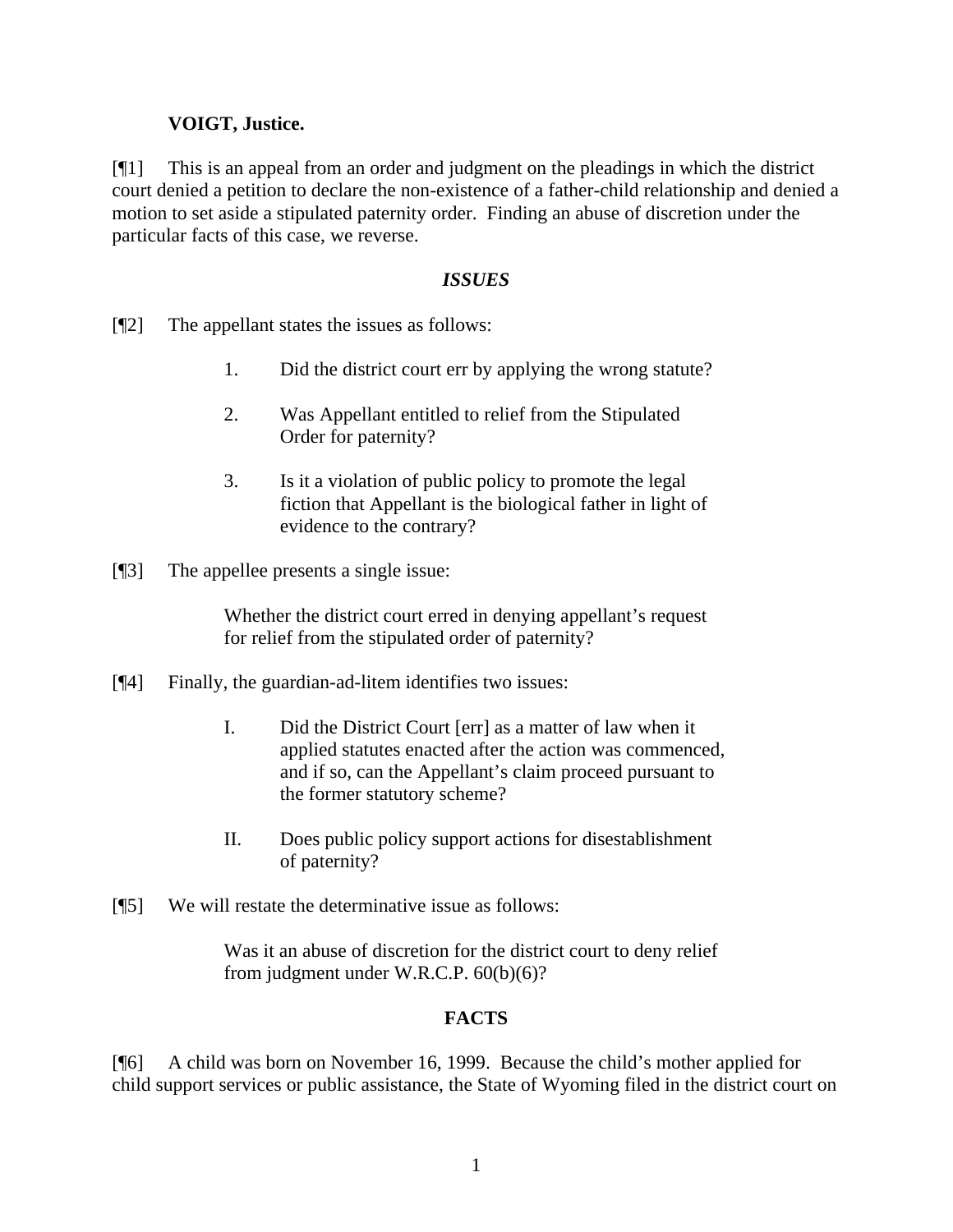May 18, 2000, a Petition to Establish Paternity and Support. That petition contained the following allegations of fact:

> 9. The putative father [the appellant] had sexual access to the mother . . . at the time of conception of the minor child and there are no other known persons who could be presumed or alleged to be the father of the minor child.

10. [The appellant] is the natural and biological father of the minor child.

[¶7] Six days after being served with a copy of the petition, and without obtaining counsel, the appellant signed a Stipulated Order Waiving Informal Hearing and Order Waiving Genetic Testing. The record does not contain, nor does it make reference to a separate waiver having been signed by the appellant, and there is no indication that the appellant waived the informal hearing or genetic testing in open court after having been advised of the existence and nature of those rights. Neither the petition nor the summons and order to appear served with it mention any right to genetic testing. The stipulated order reads in full as follows:

> THE PARTIES having so stipulated, as appears from their signatures below, personally or through their respective attorneys, waive the informal hearing scheduled for June 23, 2000, at 4:00 p.m. being authorized by W.S. § 14-2-108;

**IT IS HEREBY ORDERED** that no informal hearing shall be had in this matter.

**IT IS FURTHER ORDERED** that genetic testing is waived in this matter as the Respondent's [*sic*] [mother and the appellant], have signed the Affidavit Acknowledging Paternity stating [the appellant] is the natural and biological father of [the child].

The State concedes that this order is in error inasmuch as the appellant has never signed an affidavit acknowledging paternity.<sup>1</sup>

 $\overline{a}$ 

<sup>&</sup>lt;sup>1</sup> Wyo. Stat. Ann. § 14-2-102(c) (Lexis 1999), in effect at the time, provided as follows:

<sup>. . . [</sup>A] man is presumed to be the natural father of a child born in Wyoming if, with the consent of the mother, he has acknowledged his paternity by signing an affidavit of paternity including his social security number and an acknowledgment of the privileges and obligations associated with parentage and filed these documents with the state office of vital records services. The consent of the mother shall include an affidavit with her social security number, stating that she was not married at the time of conception or at the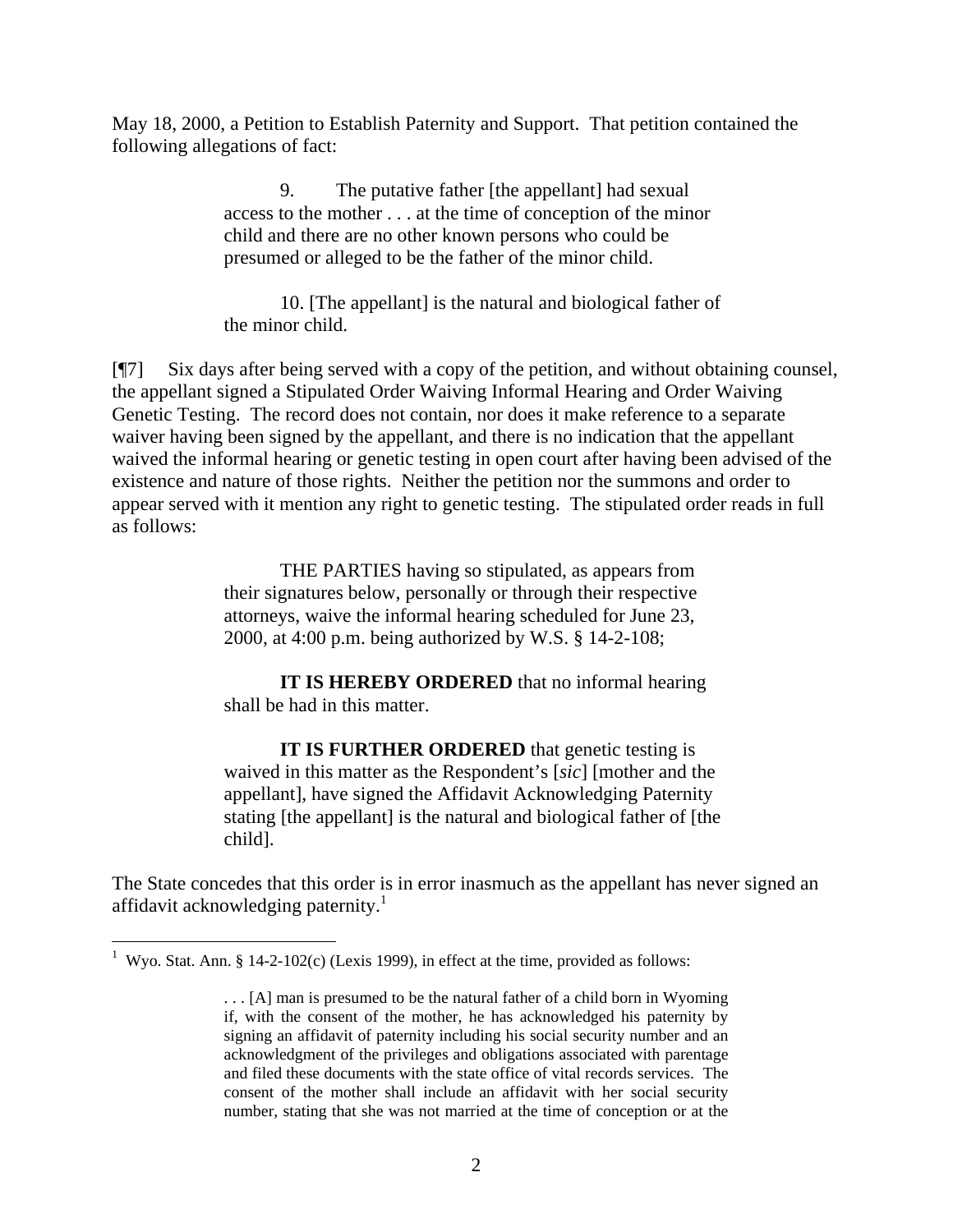[¶8] Some time after the birth of the child, the mother began to question whether the appellant was the child's father. When the child was approximately two years old, voluntary genetic testing established with certainty that the appellant was not the child's father, and further identified with certainty another man to be the father. The mother requested that the State Child Support Enforcement Office assist her in correcting the error, but was told nothing could be done. The appellant then filed his petition and motion.

#### **STANDARD OF REVIEW**

[¶9] W.R.C.P. 60(b) provides, in pertinent part:

On motion, and upon such terms as are just, the court may relieve a party or a party's legal representative from a final judgment, order, or proceeding for the following reasons: ... (6) any other reason justifying relief from the operation of the judgment. The motion shall be made within a reasonable time[.]

[¶10] "The granting of relief pursuant to that rule is a matter of the exercise of discretion by the trial court, and appellate review is limited to the question of whether the trial court abused its discretion." *State, Dept. of Family Services v. PAJ,* 934 P.2d 1257, 1259-60 (Wyo. 1997). We will not disturb the exercise of that discretion unless shown by an appellant that the trial court "was clearly wrong." *Claassen v. Ford,* 756 P.2d 189, 193 (Wyo. 1988).

> "We recently clarified the definition of abuse of discretion when we said the core of our inquiry must reach 'the question of reasonableness of the choice made by the trial court.' *Vaughn v. State,* 962 P.2d 149, 151 (Wyo.1998). 'Judicial discretion is a composite of many things, among which are conclusions drawn from objective criteria; it means a sound judgment exercised with regard to what is right under the circumstances and without doing so arbitrarily or capriciously.' *Id.* (quoting *Byerly v. Madsen,* 41 Wash.App. 495, 704 P.2d 1236, 1238 (Wash.App.1985)); *Basolo* [*v. Basolo*], 907 P.2d [348] at 353 [(Wyo.1995)]. We must ask ourselves whether the

time of birth of the child. The father's acknowledgment shall include a statement of the right to withdraw the affidavit of paternity as provided by subsection (d) of this section on or before sixty (60) days of the signing of the affidavit of paternity, or by the date of a judicial proceeding relating to the child in which the signatory of the affidavit is a party, whichever occurs earlier. A minor's affidavit of paternity and acknowledgement shall also be signed by the legal guardian of the minor and include the social security number of the minor.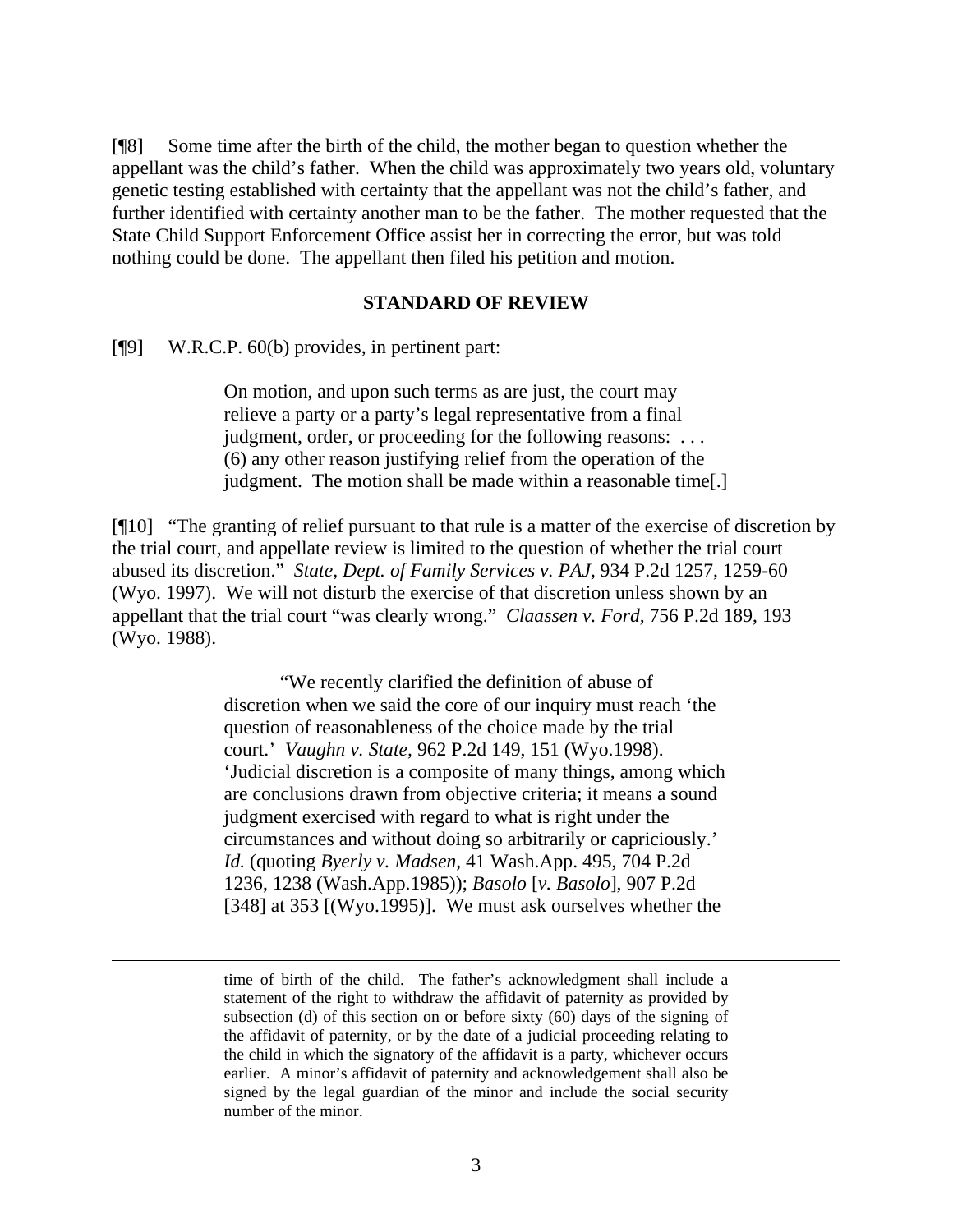district court could reasonably conclude as it did and whether any facet of its ruling was arbitrary or capricious."

*Cobb v. Cobb,* 2 P.3d 578, 579 (Wyo. 2000) (*quoting Thomas v. Thomas,* 983 P.2d 717, 719 (Wyo. 1999)).

[¶11] The purpose of the rule "is to provide courts with the power to vacate judgments whenever such action is appropriate to accomplish justice." *U.S. Aviation, Inc. v. Wyoming Avionics, Inc.,* 664 P.2d 121, 127 (Wyo. 1983). Nevertheless, the "rule is applicable only to special situations justifying extraordinary relief, and a showing of exceptional circumstances must be made." *Paul v. Paul,* 631 P.2d 1060, 1066 (Wyo. 1981).

### **DISCUSSION**

[¶12] The State's petition to establish paternity was filed in May 2000, at which time Wyoming's paternity determination statutes were located at Wyo. Stat. Ann. § 14-2-101 *et seq.* (LexisNexis 1999). Those statutes were repealed in 2003, however, and were replaced with the Wyoming Parentage Act now found at Wyo. Stat. Ann. § 14-2-401 *et seq.*  (LexisNexis 2003). In ruling on the appellant's motion and petition, the district court relied on the latter statutes, even though proceedings commenced prior to July 1, 2003, "shall be governed by the law in effect at the time the proceeding was commenced." Wyo. Sess. Laws, ch. 93, § 4 (2003). *See also In re State, Div. of Child Support Enforcement, ex rel. NDB*, 2001 WY 118, 17, 35 P.3d 1224, 1229 n.8 (Wyo. 2001).<sup>2</sup> The State and the guardian-ad-litem concede this error by the district court, but contend that it was harmless because the same result would have attended application of the prior statutes. We need not address these contentions inasmuch as our resolution of the case is based upon the appellant's W.R.C.P. 60(b) motion for relief from judgment rather than upon his petition to declare the non-existence of paternity.

[¶13] The same can be said of the argument of the State and the guardian-ad-litem that the appellant's attempt to establish his non-paternity violates various statutory time limits and violates the doctrines of *res judicata*, collateral estoppel, and judicial estoppel. They contend that, although the appellant's petition was brought in the same civil action as the earlier proceedings, it is, in effect, a new action, because the stipulated judgment had become final as a matter of law. While that may be true as to the petition, the doctrines of *res judicata*, collateral estoppel, and judicial estoppel do not bar a motion for relief from judgment under W.R.C.P. 60(b). *PAJ,* 934 P.2d at 1260.

l <sup>2</sup> The district court's findings and conclusions included: (1) the appellant was an "adjudicated father" under Wyo. Stat. Ann. §§ 14-2-402(a)(ii), 14-2-815, and 14-2-822; (2) the appellant failed to file his petition within the two-year time limit found in Wyo. Stat. Ann. §§ 14-2-608 or 14-2-809; and (3) the appellant lacked standing under Wyo. Stat. Ann. § 14-2-802; the adjudication of paternity is binding upon the appellant under Wyo. Stat. Ann. § 14-2-823.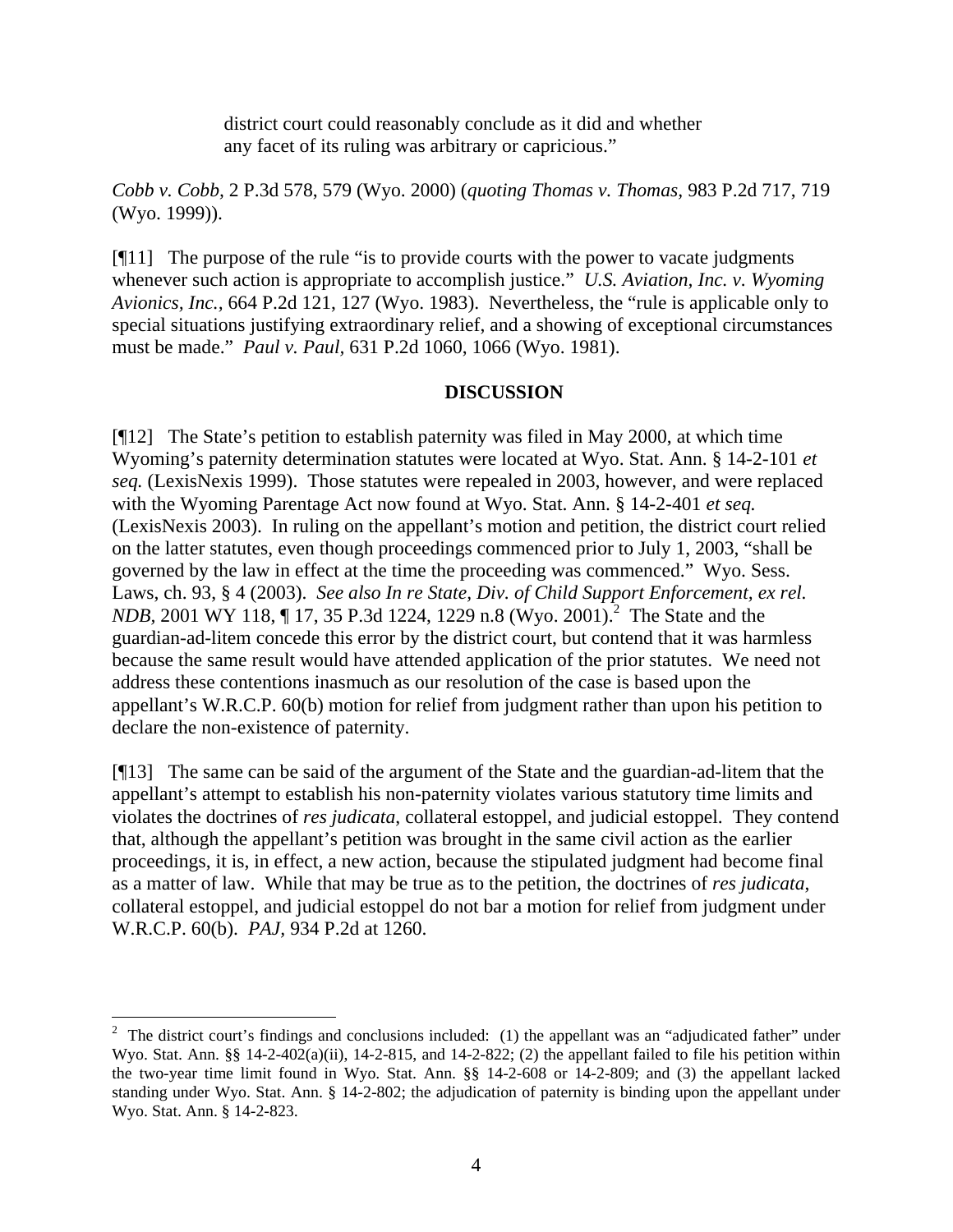[ $[14]$ ] In evaluating the district court's exercise of discretion under W.R.C.P.  $60(b)(6)$ , we must determine whether the facts of this case are a special situation justifying extraordinary relief. We believe they are. Consider: (1) the State's petition contained two false allegations of material fact—that the appellant is the biological father of the child and that no other person could be alleged to be the father; (2) the record does not indicate whether or how the appellant's rights to an informal hearing and to genetic testing were ever explained to him;<sup>3</sup> (3) the stipulated order that purports to act as a waiver of the appellant's rights specifies that "genetic testing is waived" due to the appellant having signed an affidavit acknowledging paternity, when in fact the appellant signed no such affidavit; (4) the appellant has a meritorious defense in that voluntary genetic testing established beyond any doubt that he is not the biological father of the child; (5) no disruption in the child's family life would result from granting the appellant's motion for relief from judgment because the appellant does not reside in the child's home and no father-child relationship has ever been established; and (6) the State's interest in obtaining support for the child will not be reduced inasmuch as the true biological father is known and subject to the district court's jurisdiction.

[¶15] We find the facts of this case to be similar to those in *PAJ,* 934 P.2d at 1258-59, where we affirmed the district court's granting of a W.R.C.P. 60(b) motion. In both cases, the State's petition alleging paternity was based on false information supplied by the mother, in both cases the petition was not initially contested by the appellant, and in both cases the appellant filed his motion within a reasonable time of becoming aware of the factual inaccuracies contained in the petition. An alleged father's reliance on a mother's misrepresentations and his initial decision not to demand paternity testing do not necessarily demonstrate a lack of due diligence. *Smith v. Department of Human Resources,* 226 Ga.App. 491, 487 S.E.2d 94, 96 (1997).

[¶16] In her report to the district court, the guardian-ad-litem argued against the appellant's motion on the ground that "the child's best interest will be served by ongoing financial support and by ending litigation." In turn, the district court cited the guardian-ad-litem's report in its findings of fact and went on to state that "[t]he child's interests and public policy interests override equitable concerns forwarded by [the appellant] . . .." A similar theme is espoused by the State in its appellate brief, where it relies on *Whitt v. State ex rel. Wright,*  2001 WY 128, ¶ 23, 36 P.3d 617, 624 (Wyo. 2001), for the proposition that there is "a strong public policy in favor of the recoupment of public assistance benefits."

*Daugherty v. State,* 2002 WY 52, ¶ 38, 44 P.3d 28, 40 (Wyo. 2002).

<sup>2</sup><br>3

For a waiver to be valid, there must be "'an intentional relinquishment or abandonment of a known right or privilege,'" and the waiver must be knowingly and intelligently made. *Nelson v. State,* 934 P.2d 1238, 1241 (Wyo.1997) (*quoting Van Riper v. State,* 882 P.2d 230, 234 (Wyo.1994)). A defendant need not, however, know and understand every possible consequence of this waiver for it to be valid. *Solis v. State,* 851 P.2d 1296, 1299 (Wyo.1993). Whether a waiver was made voluntarily, knowingly, and intelligently depends upon the surrounding facts and circumstances. *Id.*; *Mapp v. State,* 953 P.2d 140, 144 (Wyo.1998).